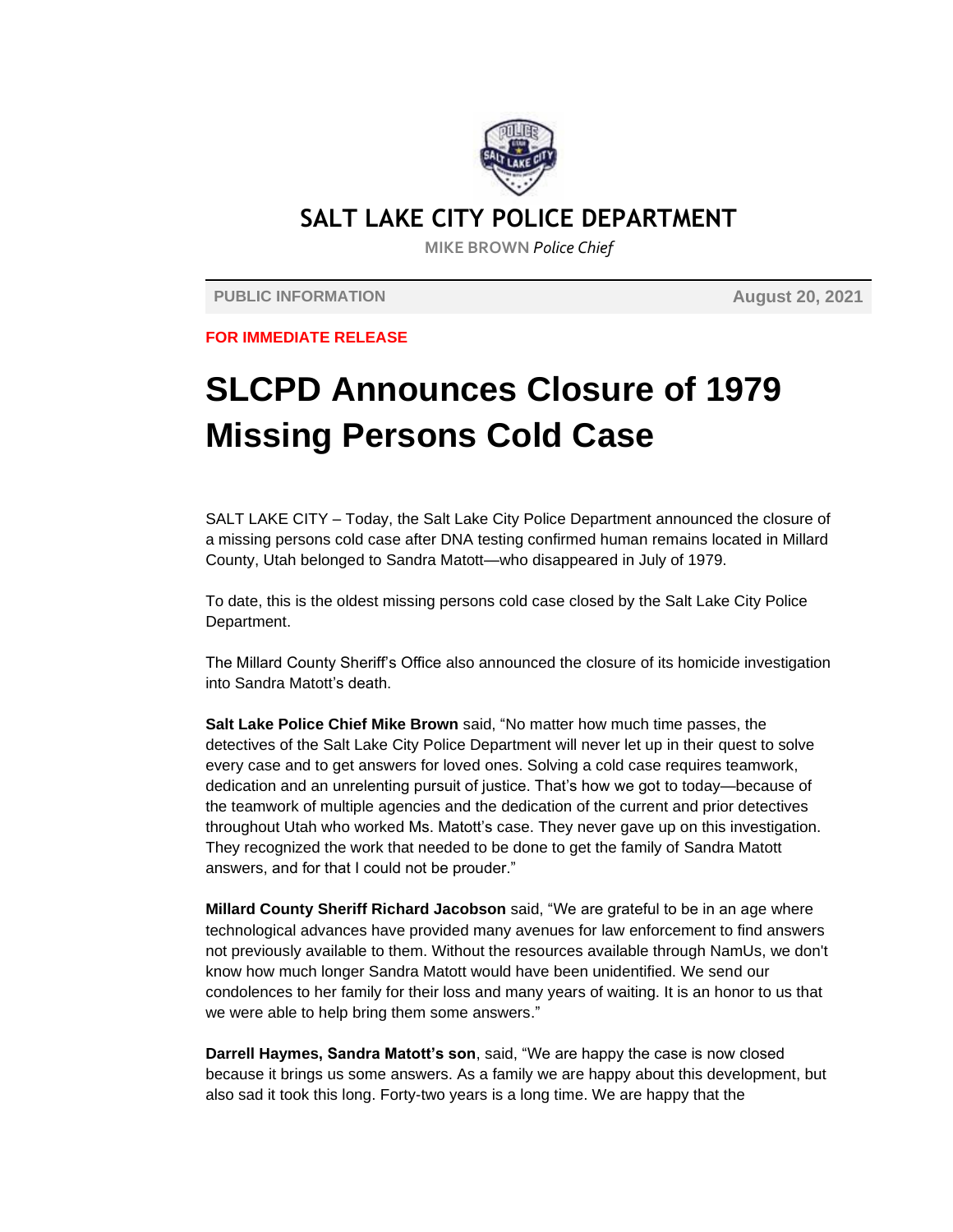investigators never closed the case and continued to work on it so we could reach this point."

- On July 18, 1979, the Salt Lake City Police Department opened a missing person's investigation on Sandra Matott after her husband, Warren Matott, reported his wife missing. Warren Matott reported Sandra was last seen at a bar eight days earlier in Salt Lake City. At the time, an SLCPD follow-up detective attempted to contact Warren Matott but was unsuccessful.
- On August 19, 1979, the Millard County Sheriff's Office received information that a hunting party located skeletal human remains near the I-15 Cove Fort exit near a road called "Old 91." There were no signs of homicidal violence to the skeletal remains. At the scene, investigators located two pieces of jewelry, a ring and a watch. Both were later determined to belong to Sandra Matott. [*See photos below*]. Due to the suspicious circumstances, the Millard County Sheriff's Office opened a homicide investigation.
- On December 17, 2012, the Utah Bureau of Criminal Identification's Missing Persons Clearinghouse contacted the SLCPD with information from the Utah Medical Examiner's Office. Investigators sought to confirm whether the information was connected to the original missing person's case from 1979.
- Between January and April 2013, an SLCPD Homicide Detective was re-assigned to the case and determined Sandra Matott was still missing. The SLCPD detective entered Sandra's information into two national databases for missing persons while conducting additional investigative follow-up.
- The investigation continued through the summer of 2013. During the investigation, Sandra Matott's family reported they believed Warren Matott, Sandra's husband, was likely responsible for her disappearance and death. Warren Matott died on October 11, 1999 in California.
- On February 1, 2019, Sandra Matott was entered as a "Cold Case Missing Person" into Utah's "Cold Case Database." Her case information was later entered into a federal database that assists law enforcement in identifying, locating, apprehending, and prosecuting people responsible for violent crimes.
- On November 25, 2019, the Millard County Sheriff's Office contacted the SLCPD after a case file was located describing skeletal human remains possibly connected to Sandra's missing person's case.
- In December of 2019, Utah's Forensic Anthropologist completed a report which allowed the Millard County Sheriff's Office to submit the previously recovered bones to the University of North Texas for DNA testing in October of 2020.
- On August 10, 2021, the Millard County Sheriff's Office received confirmation the remains located in 1979 belonged to Sandra Matott.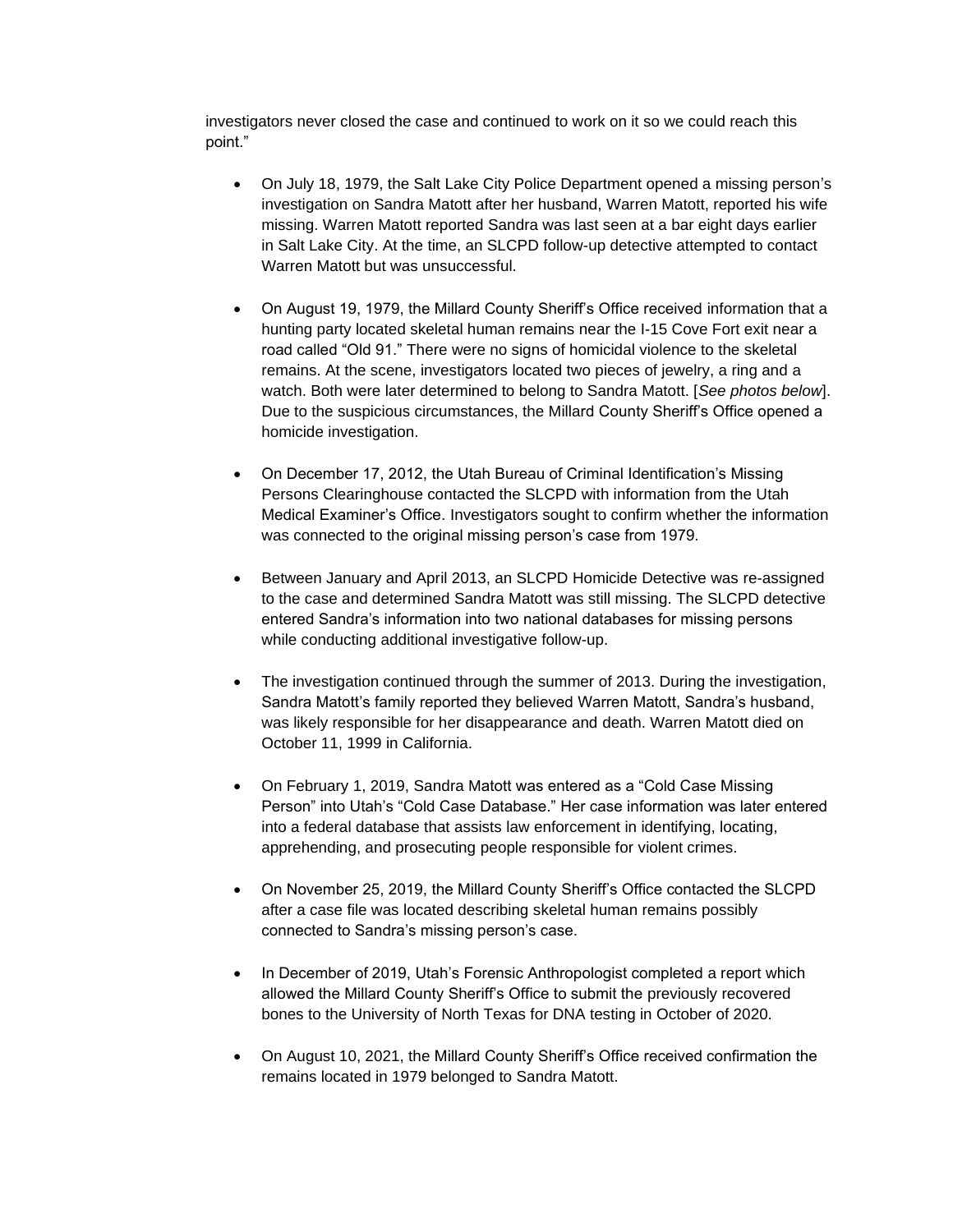• On August 13, 2021, the Salt Lake City Police Department and the Millard County Sheriff's Office met with the family of Sandra Matott and informed them of the case developments.

The Utah Medical Examiner's Office never determined a cause of death for Sandra Matott.

Detectives from both SLCPD and the Millard County Sheriff's Office believe Warren Matott likely had more information about the disappearance and death of Sandra Matott. However, there was never any probable cause to charge Warren Matott in connection to this case.

In 1984, serial killer Henry Lee Lucas confessed to killing Sandra Matott. His claims were vague, and detectives could not verify his confession. Media reports indicated that Lucas confessed, and later recanted, to hundreds of murders.

## -----------------------------------------------

*Note: The family of Sandra Matott is willing to speak with media. Reporters wishing to contact them should call the SLCPD Public Information Officer at 801-799-6397 for contact information.* 

*Media wishing to speak with the Millard County Sheriff's Office should contact Sgt. Pat Bennett at [PBennett@co.millard.ut.us.](mailto:PBennett@co.millard.ut.us)* 

*Four photographs are being provided below by the Salt Lake City Police Department and Millard County Sheriff's Office.* 

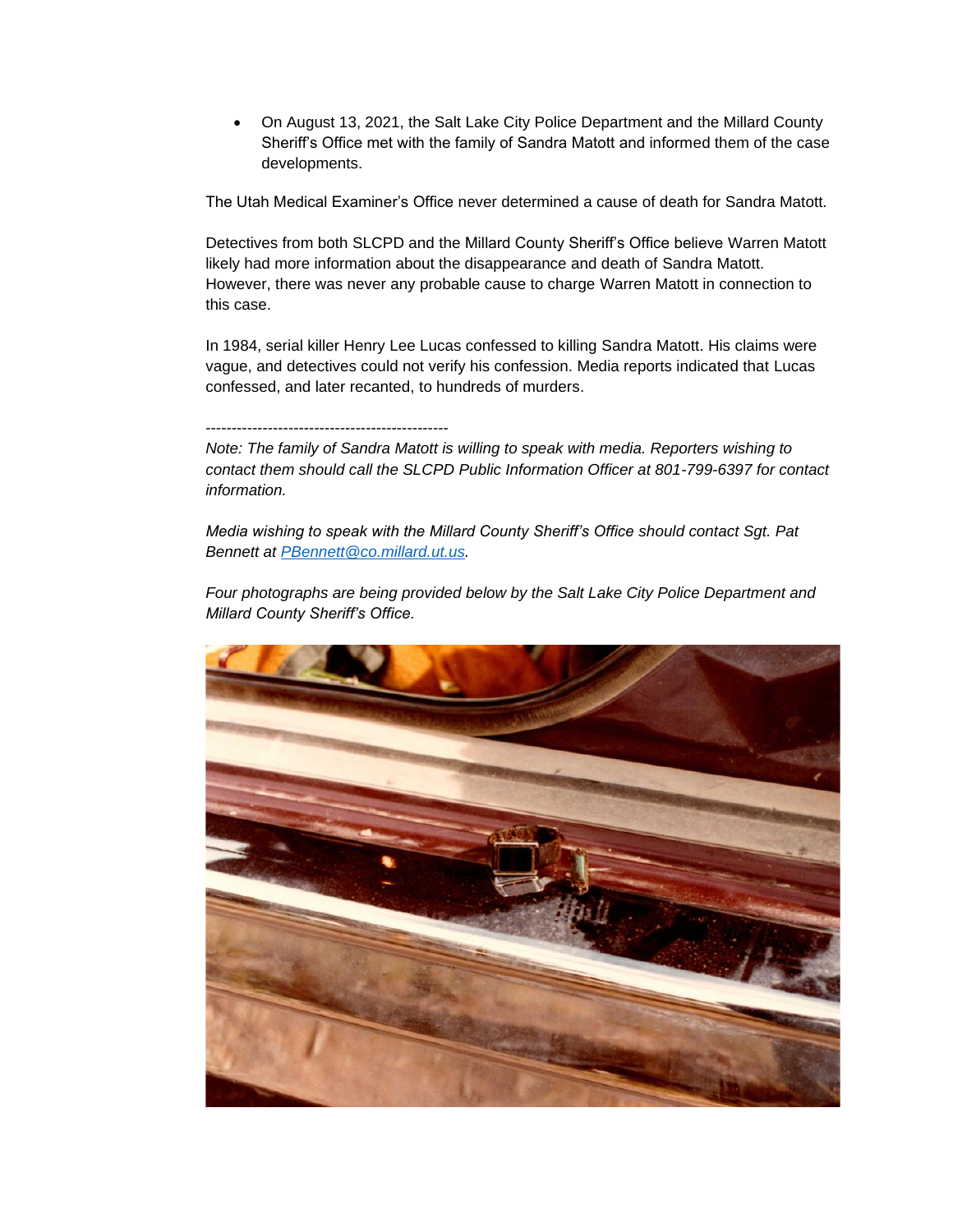Photo 1 Description: Sandra Matott's watch and ring recovered from Millard County Sheriff's Office in 1979. (Millard County Sheriff's Office)



Photo 2 Description: Sandra Matott's watch and ring recovered from Millard County Sheriff's Office in 1979. (Salt Lake City Police Department)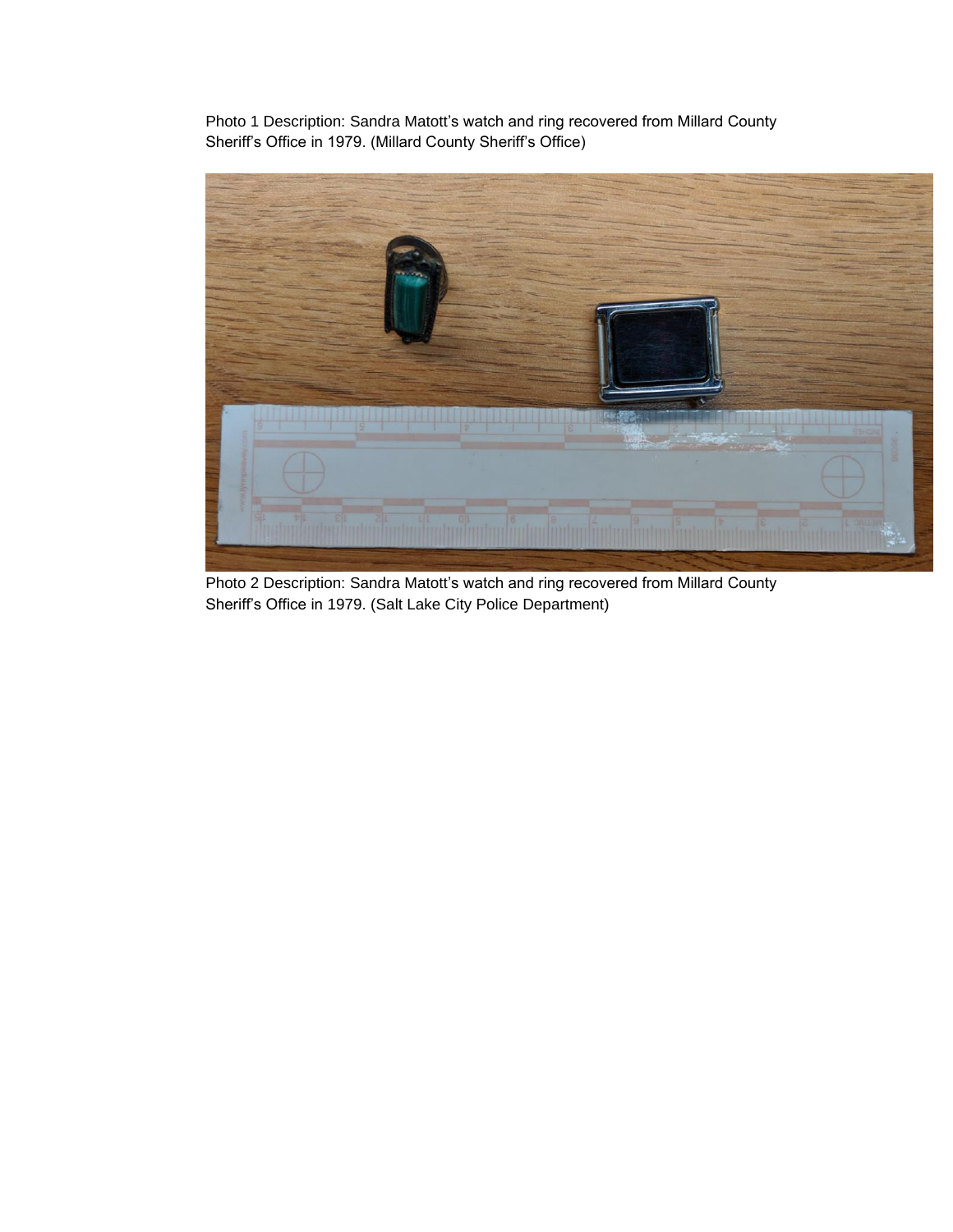

Photo 3 Description: Artist sketch based on remains found in Millard County rendered August 19, 1979. (Millard County Sheriff's Office)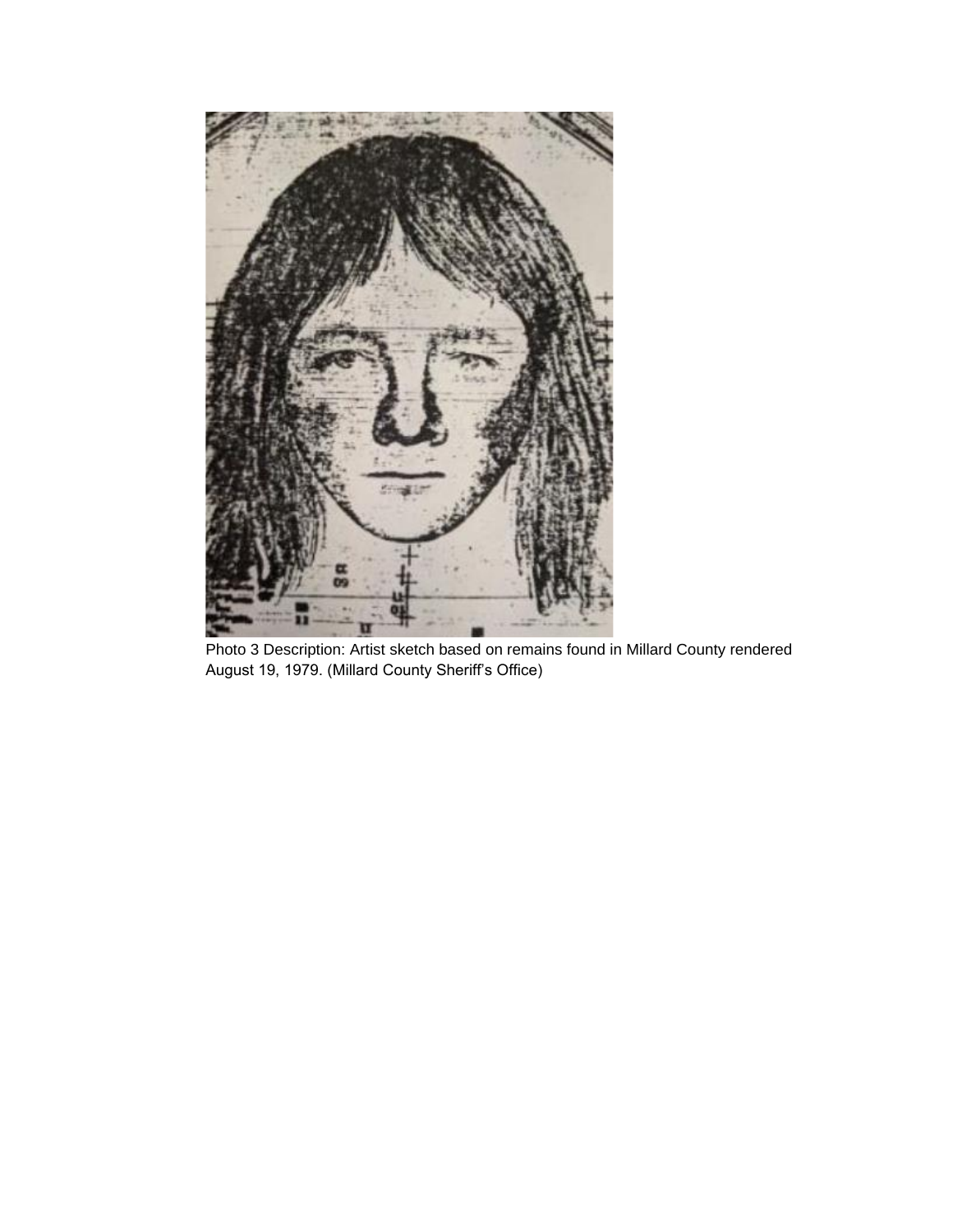

Photo 4 Description: An undated photo of Sandra Matott (Salt Lake City Police Department)

*###*